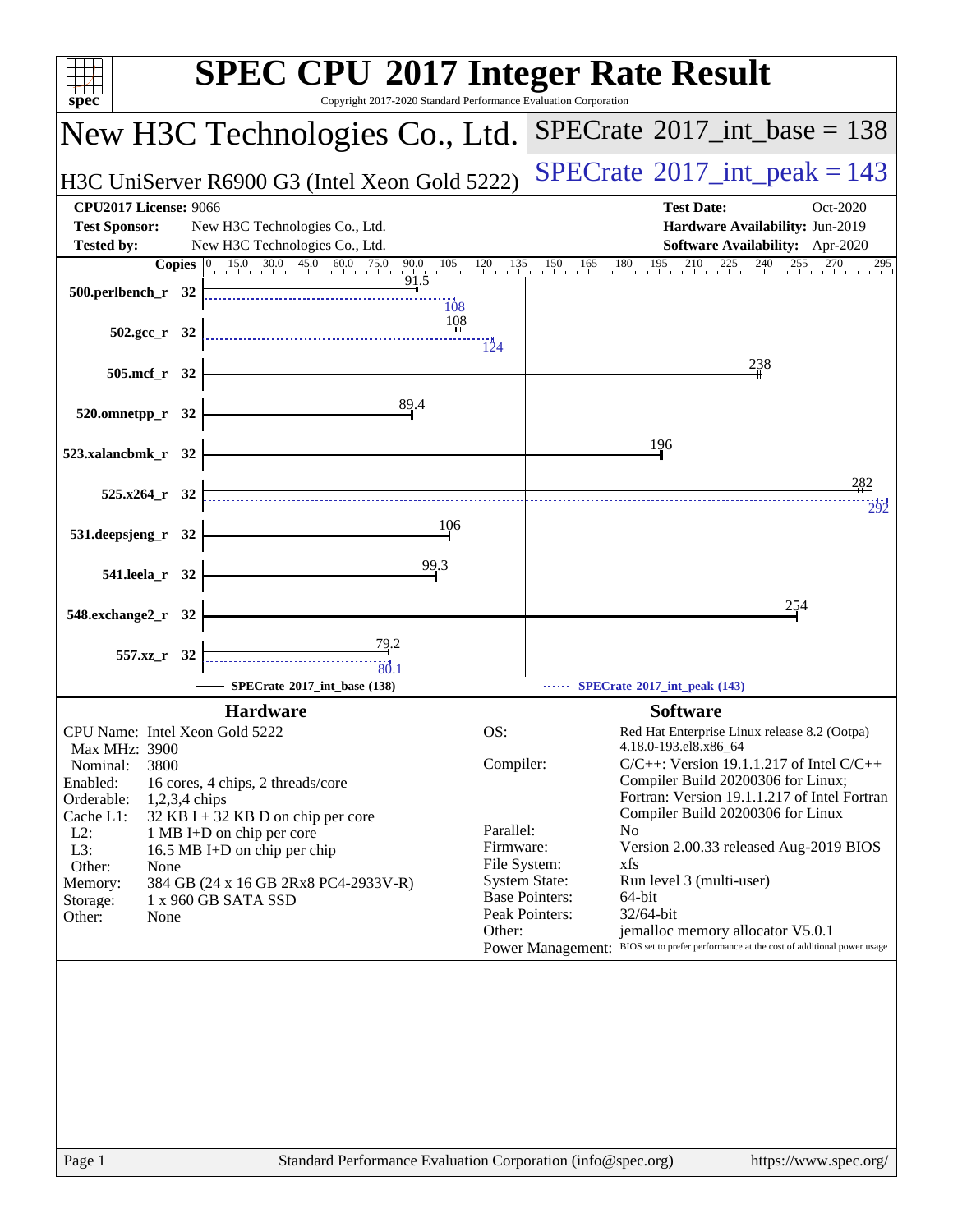

Copyright 2017-2020 Standard Performance Evaluation Corporation

# New H3C Technologies Co., Ltd.

H3C UniServer R6900 G3 (Intel Xeon Gold 5222)  $\left|$  [SPECrate](http://www.spec.org/auto/cpu2017/Docs/result-fields.html#SPECrate2017intpeak)®[2017\\_int\\_peak = 1](http://www.spec.org/auto/cpu2017/Docs/result-fields.html#SPECrate2017intpeak)43

 $SPECTate@2017_int\_base = 138$ 

**[Test Sponsor:](http://www.spec.org/auto/cpu2017/Docs/result-fields.html#TestSponsor)** New H3C Technologies Co., Ltd. **[Hardware Availability:](http://www.spec.org/auto/cpu2017/Docs/result-fields.html#HardwareAvailability)** Jun-2019 **[Tested by:](http://www.spec.org/auto/cpu2017/Docs/result-fields.html#Testedby)** New H3C Technologies Co., Ltd. **[Software Availability:](http://www.spec.org/auto/cpu2017/Docs/result-fields.html#SoftwareAvailability)** Apr-2020

**[CPU2017 License:](http://www.spec.org/auto/cpu2017/Docs/result-fields.html#CPU2017License)** 9066 **[Test Date:](http://www.spec.org/auto/cpu2017/Docs/result-fields.html#TestDate)** Oct-2020

### **[Results Table](http://www.spec.org/auto/cpu2017/Docs/result-fields.html#ResultsTable)**

|                                   | <b>Base</b>   |                |       |                | <b>Peak</b> |                |       |               |                |              |                |              |                |              |
|-----------------------------------|---------------|----------------|-------|----------------|-------------|----------------|-------|---------------|----------------|--------------|----------------|--------------|----------------|--------------|
| <b>Benchmark</b>                  | <b>Copies</b> | <b>Seconds</b> | Ratio | <b>Seconds</b> | Ratio       | <b>Seconds</b> | Ratio | <b>Copies</b> | <b>Seconds</b> | <b>Ratio</b> | <b>Seconds</b> | <b>Ratio</b> | <b>Seconds</b> | <b>Ratio</b> |
| 500.perlbench_r                   | 32            | 556            | 91.5  | 558            | 91.2        | 555            | 91.9  | 32            | 473            | 108          | 474            | 108          | 474            | <b>108</b>   |
| $502.\text{gcc}_{r}$              | 32            | 420            | 108   | 418            | 108         | 412            | 110   | 32            | 366            | 124          | 365            | 124          | 367            | 123          |
| $505$ .mcf r                      | 32            | 216            | 239   | 218            | 237         | 217            | 238   | 32            | 216            | 239          | 218            | 237          | 217            | 238          |
| 520.omnetpp_r                     | 32            | 470            | 89.4  | 469            | 89.6        | 472            | 89.0  | 32            | 470            | 89.4         | 469            | 89.6         | 472            | 89.0         |
| 523.xalancbmk r                   | 32            | 172            | 196   | 173            | 195         | 172            | 197   | 32            | 172            | <b>196</b>   | 173            | 195          | 172            | 197          |
| $525.x264$ r                      | 32            | 200            | 280   | 199            | 282         | 196            | 286   | 32            | 192            | 292          | 191            | 293          | 194            | 289          |
| 531.deepsjeng_r                   | 32            | 348            | 106   | 349            | 105         | 347            | 106   | 32            | 348            | 106          | 349            | 105          | 347            | 106          |
| 541.leela r                       | 32            | 532            | 99.7  | 534            | 99.2        | 534            | 99.3  | 32            | 532            | 99.7         | 534            | 99.2         | 534            | 99.3         |
| 548.exchange2_r                   | 32            | 330            | 254   | 330            | 254         | 330            | 254   | 32            | 330            | 254          | 330            | 254          | 330            | 254          |
| 557.xz r                          | 32            | 437            | 79.2  | 437            | 79.1        | 435            | 79.4  | 32            | 431            | 80.1         | 433            | 79.8         | 431            | 80.1         |
| $SPECrate^{\circ}2017$ int base = |               |                | 138   |                |             |                |       |               |                |              |                |              |                |              |

**[SPECrate](http://www.spec.org/auto/cpu2017/Docs/result-fields.html#SPECrate2017intpeak)[2017\\_int\\_peak =](http://www.spec.org/auto/cpu2017/Docs/result-fields.html#SPECrate2017intpeak) 143**

Results appear in the [order in which they were run.](http://www.spec.org/auto/cpu2017/Docs/result-fields.html#RunOrder) Bold underlined text [indicates a median measurement.](http://www.spec.org/auto/cpu2017/Docs/result-fields.html#Median)

### **[Compiler Notes](http://www.spec.org/auto/cpu2017/Docs/result-fields.html#CompilerNotes)**

The inconsistent Compiler version information under Compiler Version section is due to a discrepancy in Intel Compiler. The correct version of C/C++ compiler is: Version 19.1.1.217 Build 20200306 Compiler for Linux The correct version of Fortran compiler is: Version 19.1.1.217 Build 20200306 Compiler for Linux

#### **[Submit Notes](http://www.spec.org/auto/cpu2017/Docs/result-fields.html#SubmitNotes)**

 The numactl mechanism was used to bind copies to processors. The config file option 'submit' was used to generate numactl commands to bind each copy to a specific processor. For details, please see the config file.

### **[Operating System Notes](http://www.spec.org/auto/cpu2017/Docs/result-fields.html#OperatingSystemNotes)**

Stack size set to unlimited using "ulimit -s unlimited"

### **[Environment Variables Notes](http://www.spec.org/auto/cpu2017/Docs/result-fields.html#EnvironmentVariablesNotes)**

```
Environment variables set by runcpu before the start of the run:
LD_LIBRARY_PATH =
      "/home/speccpu/lib/intel64:/home/speccpu/lib/ia32:/home/speccpu/je5.0.1-
      32"
MALLOC_CONF = "retain:true"
```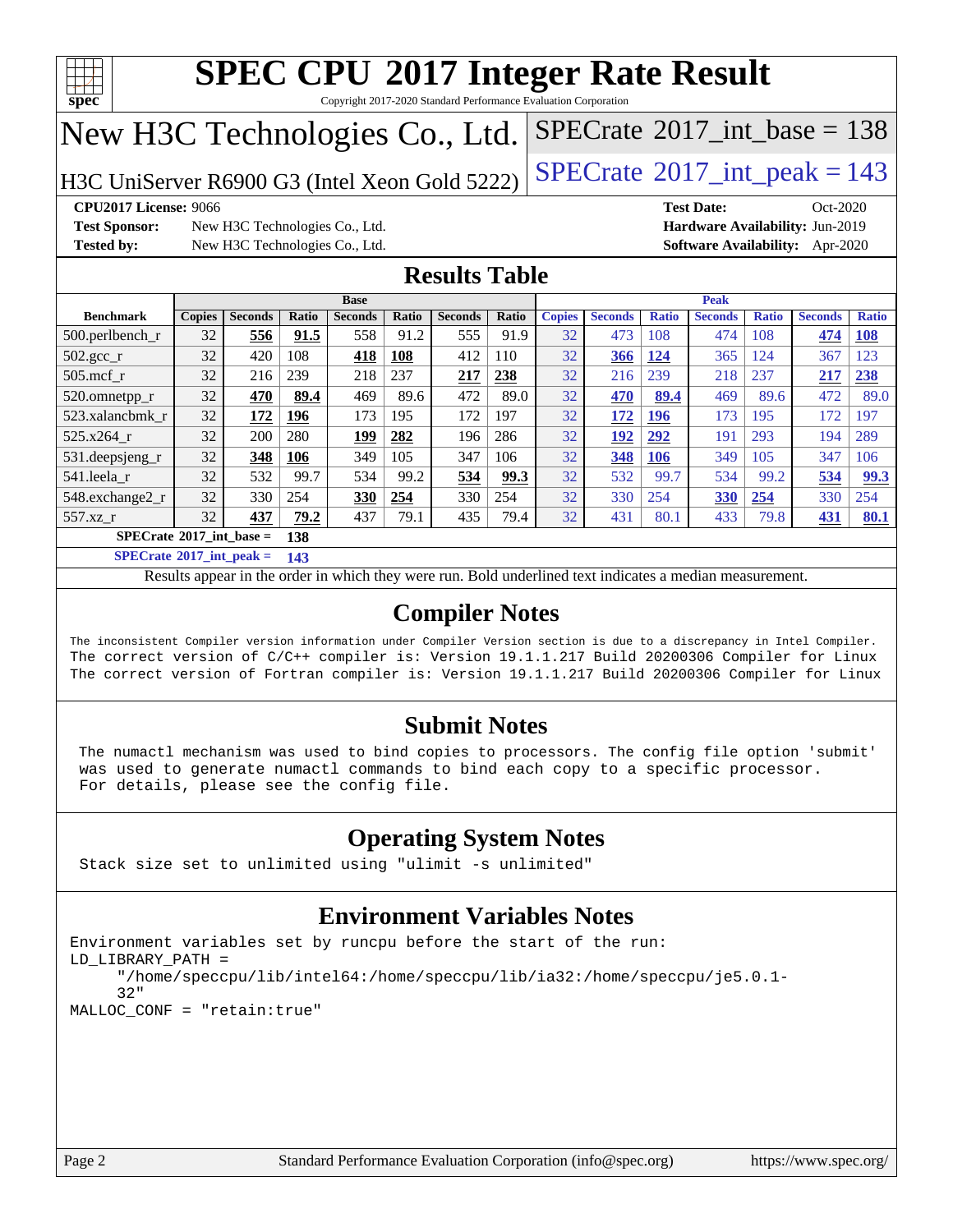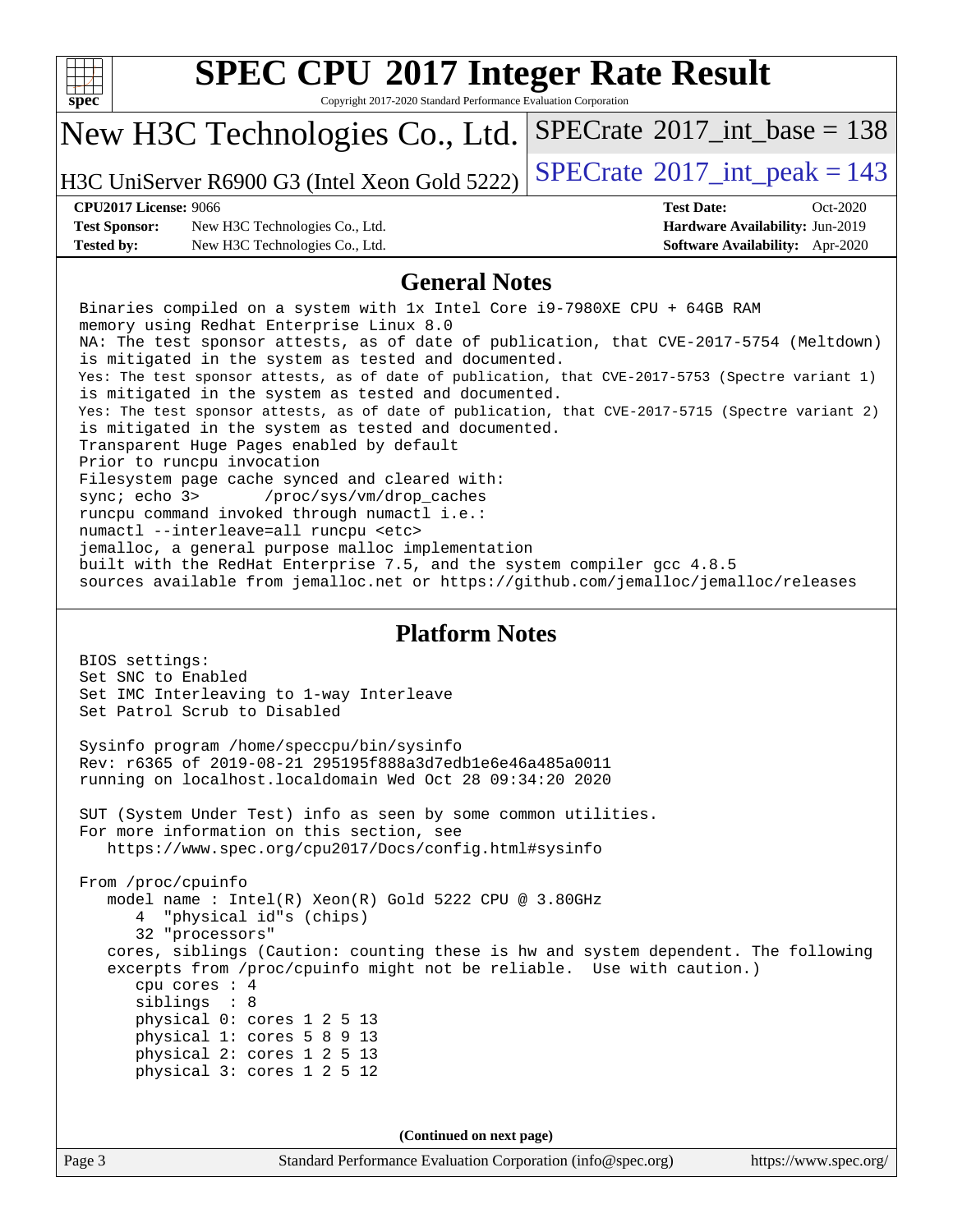

Copyright 2017-2020 Standard Performance Evaluation Corporation

# New H3C Technologies Co., Ltd.

H3C UniServer R6900 G3 (Intel Xeon Gold 5222) [SPECrate](http://www.spec.org/auto/cpu2017/Docs/result-fields.html#SPECrate2017intpeak)<sup>®</sup>[2017\\_int\\_peak = 1](http://www.spec.org/auto/cpu2017/Docs/result-fields.html#SPECrate2017intpeak)43

 $SPECrate$ <sup>®</sup>[2017\\_int\\_base =](http://www.spec.org/auto/cpu2017/Docs/result-fields.html#SPECrate2017intbase) 138

#### **[CPU2017 License:](http://www.spec.org/auto/cpu2017/Docs/result-fields.html#CPU2017License)** 9066 **[Test Date:](http://www.spec.org/auto/cpu2017/Docs/result-fields.html#TestDate)** Oct-2020

**[Test Sponsor:](http://www.spec.org/auto/cpu2017/Docs/result-fields.html#TestSponsor)** New H3C Technologies Co., Ltd. **[Hardware Availability:](http://www.spec.org/auto/cpu2017/Docs/result-fields.html#HardwareAvailability)** Jun-2019 **[Tested by:](http://www.spec.org/auto/cpu2017/Docs/result-fields.html#Testedby)** New H3C Technologies Co., Ltd. **[Software Availability:](http://www.spec.org/auto/cpu2017/Docs/result-fields.html#SoftwareAvailability)** Apr-2020

#### **[Platform Notes \(Continued\)](http://www.spec.org/auto/cpu2017/Docs/result-fields.html#PlatformNotes)**

| From 1scpu:                 |                                                                                      |
|-----------------------------|--------------------------------------------------------------------------------------|
| Architecture:               | x86 64                                                                               |
| $CPU$ op-mode( $s$ ):       | $32$ -bit, $64$ -bit                                                                 |
| Byte Order:                 | Little Endian                                                                        |
| CPU(s):                     | 32                                                                                   |
| On-line CPU(s) list: $0-31$ |                                                                                      |
| Thread(s) per core:         | 2                                                                                    |
| $Core(s)$ per socket:       | 4                                                                                    |
| Socket(s):                  | 4                                                                                    |
| NUMA $node(s)$ :            | 8                                                                                    |
| Vendor ID:                  | GenuineIntel                                                                         |
| CPU family:                 | 6                                                                                    |
| Model:                      | 85                                                                                   |
| Model name:                 | $Intel(R)$ Xeon $(R)$ Gold 5222 CPU @ 3.80GHz                                        |
| Stepping:                   | 7                                                                                    |
| CPU MHz:                    | 3900.014                                                                             |
| $CPU$ max $MHz$ :           | 3900.0000                                                                            |
| CPU min MHz:                | 1200.0000                                                                            |
| BogoMIPS:                   | 7600.00                                                                              |
| Virtualization:             | $VT - x$                                                                             |
| L1d cache:                  | 32K                                                                                  |
|                             |                                                                                      |
| Lli cache:                  | 32K                                                                                  |
| $L2$ cache:                 | 1024K                                                                                |
| $L3$ cache:                 | 16896K                                                                               |
| NUMA $node0$ $CPU(s):$      | 0, 1, 16, 17                                                                         |
| NUMA $node1$ $CPU(s)$ :     | 2, 3, 18, 19                                                                         |
| NUMA node2 CPU(s):          | 4, 7, 20, 23                                                                         |
| NUMA $node3$ CPU $(s)$ :    | 5, 6, 21, 22                                                                         |
| NUMA $node4$ $CPU(s)$ :     | 8, 9, 24, 25                                                                         |
| NUMA $node5$ $CPU(s):$      | 10, 11, 26, 27                                                                       |
| NUMA $node6$ $CPU(s):$      | 12, 13, 28, 29                                                                       |
| NUMA $node7$ CPU $(s)$ :    | 14, 15, 30, 31                                                                       |
| Flags:                      | fpu vme de pse tsc msr pae mce cx8 apic sep mtrr pge mca cmov                        |
|                             | pat pse36 clflush dts acpi mmx fxsr sse sse2 ss ht tm pbe syscall nx pdpelgb rdtscp  |
|                             | lm constant_tsc art arch_perfmon pebs bts rep_good nopl xtopology nonstop_tsc cpuid  |
|                             | aperfmperf pni pclmulqdq dtes64 monitor ds_cpl vmx smx est tm2 ssse3 sdbg fma cx16   |
|                             | xtpr pdcm pcid dca sse4_1 sse4_2 x2apic movbe popcnt tsc_deadline_timer aes xsave    |
|                             | avx f16c rdrand lahf_lm abm 3dnowprefetch cpuid_fault epb cat_13 cdp_13              |
|                             | invpcid_single intel_ppin ssbd mba ibrs ibpb stibp ibrs_enhanced tpr_shadow vnmi     |
|                             | flexpriority ept vpid fsgsbase tsc_adjust bmil hle avx2 smep bmi2 erms invpcid rtm   |
|                             | cqm mpx rdt_a avx512f avx512dq rdseed adx smap clflushopt clwb intel_pt avx512cd     |
|                             | avx512bw avx512vl xsaveopt xsavec xgetbvl xsaves cqm_llc cqm_occup_llc cqm_mbm_total |
|                             | cqm_mbm_local dtherm ida arat pln pts pku ospke avx512_vnni md_clear flush_l1d       |
| arch_capabilities           |                                                                                      |
|                             |                                                                                      |
| /proc/cpuinfo cache data    |                                                                                      |
| cache size: 16896 KB        |                                                                                      |
|                             |                                                                                      |

**(Continued on next page)**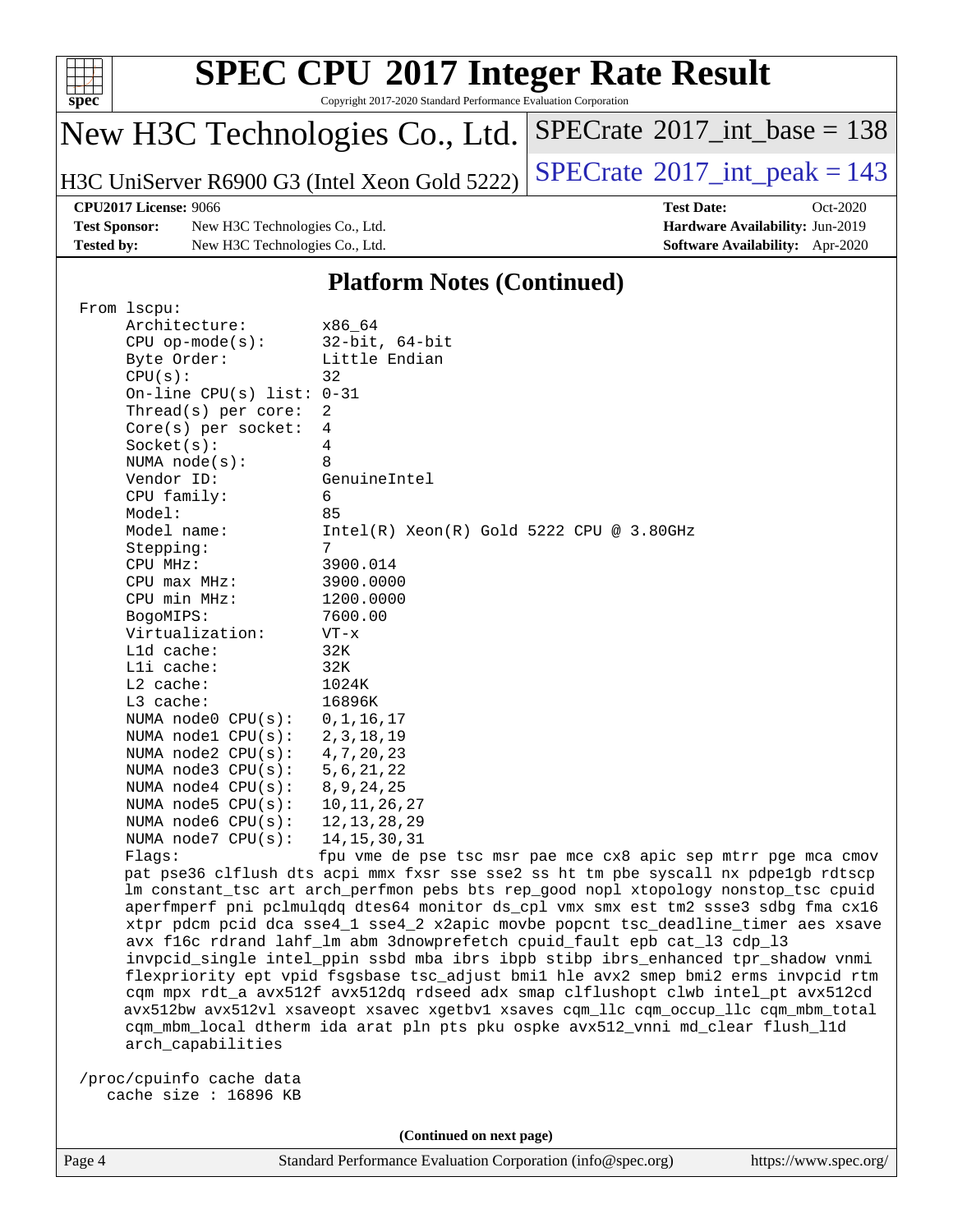| <b>SPEC CPU®2017 Integer Rate Result</b><br>$\frac{1}{\text{spec}^*}$<br>Copyright 2017-2020 Standard Performance Evaluation Corporation |                                               |                                             |            |  |  |  |
|------------------------------------------------------------------------------------------------------------------------------------------|-----------------------------------------------|---------------------------------------------|------------|--|--|--|
|                                                                                                                                          | New H3C Technologies Co., Ltd.                | $SPECrate^{\circ}2017\_int\_base = 138$     |            |  |  |  |
|                                                                                                                                          | H3C UniServer R6900 G3 (Intel Xeon Gold 5222) | $SPECTate$ <sup>®</sup> 2017_int_peak = 143 |            |  |  |  |
| CPU2017 License: 9066                                                                                                                    |                                               | <b>Test Date:</b>                           | $Oct-2020$ |  |  |  |
| <b>Test Sponsor:</b>                                                                                                                     | New H3C Technologies Co., Ltd.                | Hardware Availability: Jun-2019             |            |  |  |  |
| <b>Tested by:</b>                                                                                                                        | New H3C Technologies Co., Ltd.                | <b>Software Availability:</b> Apr-2020      |            |  |  |  |

#### **[Platform Notes \(Continued\)](http://www.spec.org/auto/cpu2017/Docs/result-fields.html#PlatformNotes)**

 From numactl --hardware WARNING: a numactl 'node' might or might not correspond to a physical chip. available: 8 nodes (0-7) node 0 cpus: 0 1 16 17 node 0 size: 46689 MB node 0 free: 46378 MB node 1 cpus: 2 3 18 19 node 1 size: 48382 MB node 1 free: 48250 MB node 2 cpus: 4 7 20 23 node 2 size: 48355 MB node 2 free: 48196 MB node 3 cpus: 5 6 21 22 node 3 size: 48382 MB node 3 free: 48222 MB node 4 cpus: 8 9 24 25 node 4 size: 48382 MB node 4 free: 48090 MB node 5 cpus: 10 11 26 27 node 5 size: 48382 MB node 5 free: 48047 MB node 6 cpus: 12 13 28 29 node 6 size: 48382 MB node 6 free: 48264 MB node 7 cpus: 14 15 30 31 node 7 size: 48382 MB node 7 free: 48260 MB node distances: node 0 1 2 3 4 5 6 7<br>0: 10 11 31 31 21 21 21 21 0: 10 11 31 31 21 21 21 21 1: 11 10 31 31 21 21 21 21 2: 31 31 10 11 21 21 21 21 3: 31 31 11 10 21 21 21 21 4: 21 21 21 21 10 11 31 31 5: 21 21 21 21 11 10 31 31 6: 21 21 21 21 31 31 10 11 7: 21 21 21 21 31 31 11 10 From /proc/meminfo MemTotal: 394589448 kB HugePages\_Total: 0 Hugepagesize: 2048 kB From /etc/\*release\* /etc/\*version\* os-release: NAME="Red Hat Enterprise Linux" **(Continued on next page)**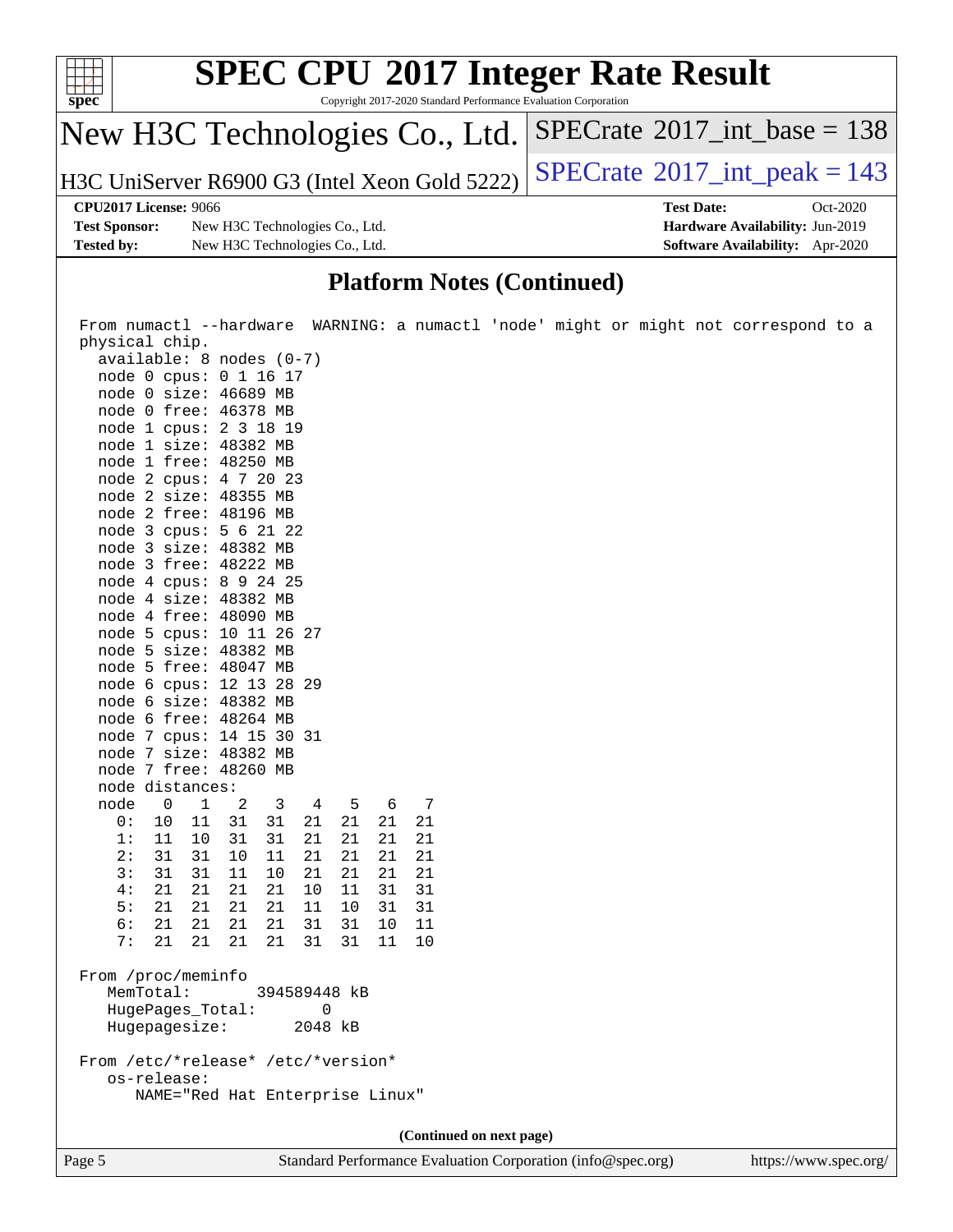

Copyright 2017-2020 Standard Performance Evaluation Corporation

New H3C Technologies Co., Ltd.

H3C UniServer R6900 G3 (Intel Xeon Gold 5222) [SPECrate](http://www.spec.org/auto/cpu2017/Docs/result-fields.html#SPECrate2017intpeak)<sup>®</sup>[2017\\_int\\_peak = 1](http://www.spec.org/auto/cpu2017/Docs/result-fields.html#SPECrate2017intpeak)43

 $SPECTate$ <sup>®</sup>[2017\\_int\\_base =](http://www.spec.org/auto/cpu2017/Docs/result-fields.html#SPECrate2017intbase) 138

**[Test Sponsor:](http://www.spec.org/auto/cpu2017/Docs/result-fields.html#TestSponsor)** New H3C Technologies Co., Ltd. **[Hardware Availability:](http://www.spec.org/auto/cpu2017/Docs/result-fields.html#HardwareAvailability)** Jun-2019 **[Tested by:](http://www.spec.org/auto/cpu2017/Docs/result-fields.html#Testedby)** New H3C Technologies Co., Ltd. **[Software Availability:](http://www.spec.org/auto/cpu2017/Docs/result-fields.html#SoftwareAvailability)** Apr-2020

**[CPU2017 License:](http://www.spec.org/auto/cpu2017/Docs/result-fields.html#CPU2017License)** 9066 **[Test Date:](http://www.spec.org/auto/cpu2017/Docs/result-fields.html#TestDate)** Oct-2020

#### **[Platform Notes \(Continued\)](http://www.spec.org/auto/cpu2017/Docs/result-fields.html#PlatformNotes)**

Page 6 Standard Performance Evaluation Corporation [\(info@spec.org\)](mailto:info@spec.org) <https://www.spec.org/> VERSION="8.2 (Ootpa)" ID="rhel" ID\_LIKE="fedora" VERSION\_ID="8.2" PLATFORM\_ID="platform:el8" PRETTY\_NAME="Red Hat Enterprise Linux 8.2 (Ootpa)" ANSI\_COLOR="0;31" redhat-release: Red Hat Enterprise Linux release 8.2 (Ootpa) system-release: Red Hat Enterprise Linux release 8.2 (Ootpa) system-release-cpe: cpe:/o:redhat:enterprise\_linux:8.2:ga uname -a: Linux localhost.localdomain 4.18.0-193.el8.x86\_64 #1 SMP Fri Mar 27 14:35:58 UTC 2020 x86\_64 x86\_64 x86\_64 GNU/Linux Kernel self-reported vulnerability status: itlb\_multihit: KVM: Mitigation: Split huge pages CVE-2018-3620 (L1 Terminal Fault): Not affected Microarchitectural Data Sampling: Not affected CVE-2017-5754 (Meltdown): Not affected CVE-2018-3639 (Speculative Store Bypass): Mitigation: Speculative Store Bypass disabled via prctl and seccomp CVE-2017-5753 (Spectre variant 1): Mitigation: usercopy/swapgs barriers and \_\_user pointer sanitization CVE-2017-5715 (Spectre variant 2): Mitigation: Enhanced IBRS, IBPB: conditional, RSB filling tsx\_async\_abort: Mitigation: Clear CPU buffers; SMT vulnerable run-level 3 Oct 28 09:31 SPEC is set to: /home/speccpu Filesystem Type Size Used Avail Use% Mounted on /dev/mapper/rhel-home xfs 839G 112G 727G 14% /home From /sys/devices/virtual/dmi/id BIOS: American Megatrends Inc. 2.00.33 08/22/2019 Vendor: New H3C Technologies Co., Ltd. Product: H3C UniServer R6900 G3 Product Family: Rack Serial: 210235A3T0H204000004 Additional information from dmidecode follows. WARNING: Use caution when you interpret this section. The 'dmidecode' program reads system data which is "intended to allow hardware to be accurately determined", but the intent may not be met, as there are frequent changes to hardware, firmware, and the "DMTF SMBIOS" standard. Memory: **(Continued on next page)**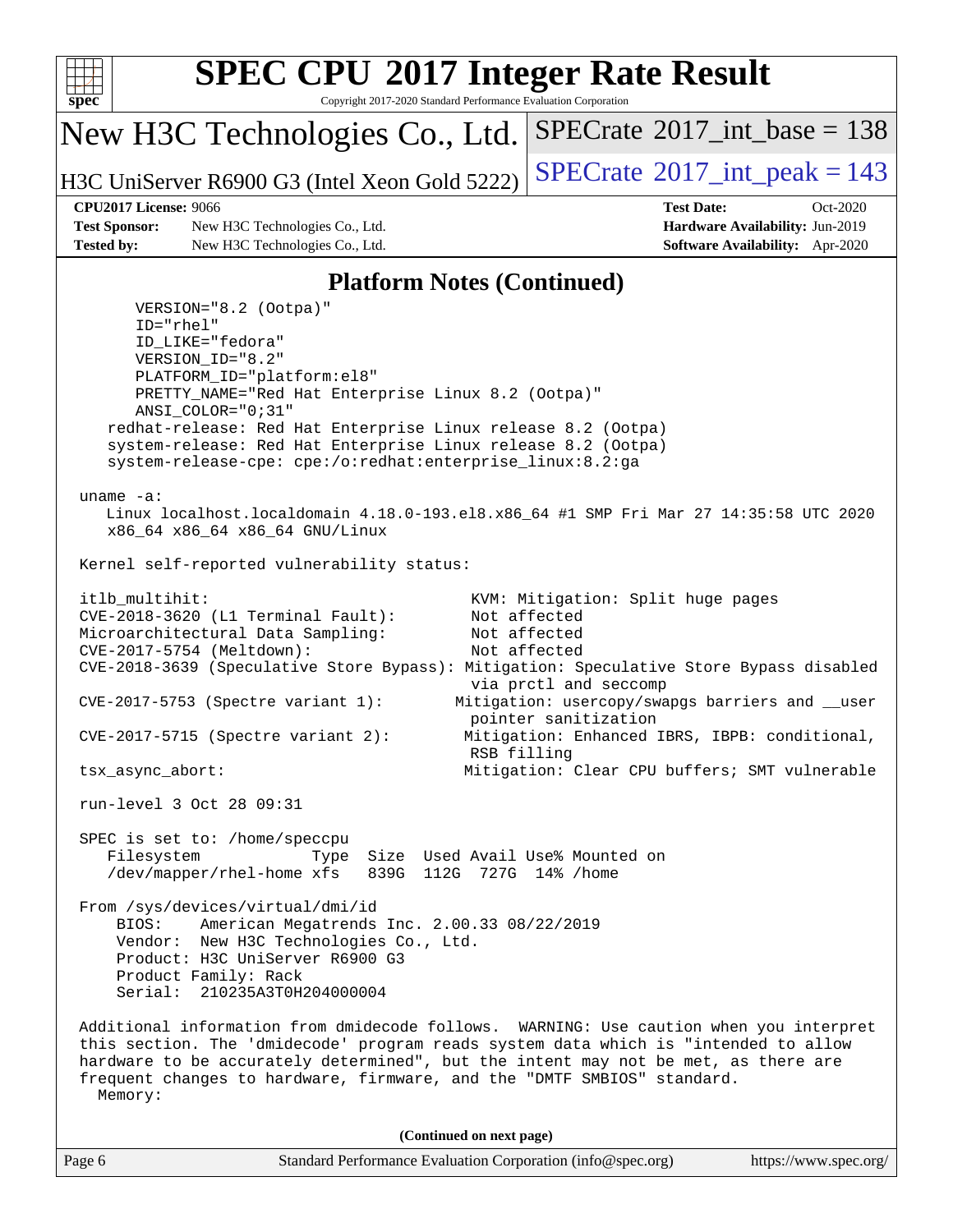

Copyright 2017-2020 Standard Performance Evaluation Corporation

## New H3C Technologies Co., Ltd.

H3C UniServer R6900 G3 (Intel Xeon Gold 5222) [SPECrate](http://www.spec.org/auto/cpu2017/Docs/result-fields.html#SPECrate2017intpeak)<sup>®</sup>[2017\\_int\\_peak = 1](http://www.spec.org/auto/cpu2017/Docs/result-fields.html#SPECrate2017intpeak)43

 $SPECrate$ <sup>®</sup>[2017\\_int\\_base =](http://www.spec.org/auto/cpu2017/Docs/result-fields.html#SPECrate2017intbase) 138

**[Test Sponsor:](http://www.spec.org/auto/cpu2017/Docs/result-fields.html#TestSponsor)** New H3C Technologies Co., Ltd. **[Hardware Availability:](http://www.spec.org/auto/cpu2017/Docs/result-fields.html#HardwareAvailability)** Jun-2019 **[Tested by:](http://www.spec.org/auto/cpu2017/Docs/result-fields.html#Testedby)** New H3C Technologies Co., Ltd. **[Software Availability:](http://www.spec.org/auto/cpu2017/Docs/result-fields.html#SoftwareAvailability)** Apr-2020

**[CPU2017 License:](http://www.spec.org/auto/cpu2017/Docs/result-fields.html#CPU2017License)** 9066 **[Test Date:](http://www.spec.org/auto/cpu2017/Docs/result-fields.html#TestDate)** Oct-2020

#### **[Platform Notes \(Continued\)](http://www.spec.org/auto/cpu2017/Docs/result-fields.html#PlatformNotes)**

 24x Micron 18ASF2G72PDZ-2G9E1 16 GB 2 rank 2933 24x NO DIMM NO DIMM

(End of data from sysinfo program)

#### **[Compiler Version Notes](http://www.spec.org/auto/cpu2017/Docs/result-fields.html#CompilerVersionNotes)**

| Intel(R) C Compiler for applications running on IA-32, Version 2021.1 NextGen<br>Build 20200304<br>Copyright (C) 1985-2020 Intel Corporation. All rights reserved.<br>---------------------------<br>500.perlbench_r(base) 502.gcc_r(base) 505.mcf_r(base, peak)<br>C<br>525.x264_r(base, peak) 557.xz_r(base)<br>Intel(R) C Compiler for applications running on $Intel(R) 64$ , Version 2021.1<br>NextGen Build 20200304<br>Copyright (C) 1985-2020 Intel Corporation. All rights reserved.<br>500.perlbench_r(peak) 557.xz_r(peak)<br>C<br>Intel(R) C Intel(R) 64 Compiler for applications running on Intel(R) 64,<br>Version 19.1.1.217 Build 20200306<br>Copyright (C) 1985-2020 Intel Corporation. All rights reserved.<br>$ 502.\mathrm{gcc\_r}(\mathrm{peak}) $<br>$\mathcal{C}$<br>Intel(R) C Compiler for applications running on IA-32, Version 2021.1 NextGen<br>Build 20200304<br>Copyright (C) 1985-2020 Intel Corporation. All rights reserved.<br>------------------------<br>$500. perlbench_r(base) 502. gcc_r(base) 505.mcf_r(base, peak)$<br>C<br>525.x264_r(base, peak) 557.xz_r(base)<br>Intel(R) C Compiler for applications running on Intel(R) 64, Version 2021.1<br>NextGen Build 20200304<br>(Continued on next page) | Page 7 | Standard Performance Evaluation Corporation (info@spec.org)<br>https://www.spec.org/ |
|---------------------------------------------------------------------------------------------------------------------------------------------------------------------------------------------------------------------------------------------------------------------------------------------------------------------------------------------------------------------------------------------------------------------------------------------------------------------------------------------------------------------------------------------------------------------------------------------------------------------------------------------------------------------------------------------------------------------------------------------------------------------------------------------------------------------------------------------------------------------------------------------------------------------------------------------------------------------------------------------------------------------------------------------------------------------------------------------------------------------------------------------------------------------------------------------------------------------------------------------------|--------|--------------------------------------------------------------------------------------|
|                                                                                                                                                                                                                                                                                                                                                                                                                                                                                                                                                                                                                                                                                                                                                                                                                                                                                                                                                                                                                                                                                                                                                                                                                                                   |        |                                                                                      |
|                                                                                                                                                                                                                                                                                                                                                                                                                                                                                                                                                                                                                                                                                                                                                                                                                                                                                                                                                                                                                                                                                                                                                                                                                                                   |        |                                                                                      |
|                                                                                                                                                                                                                                                                                                                                                                                                                                                                                                                                                                                                                                                                                                                                                                                                                                                                                                                                                                                                                                                                                                                                                                                                                                                   |        |                                                                                      |
|                                                                                                                                                                                                                                                                                                                                                                                                                                                                                                                                                                                                                                                                                                                                                                                                                                                                                                                                                                                                                                                                                                                                                                                                                                                   |        |                                                                                      |
|                                                                                                                                                                                                                                                                                                                                                                                                                                                                                                                                                                                                                                                                                                                                                                                                                                                                                                                                                                                                                                                                                                                                                                                                                                                   |        |                                                                                      |
|                                                                                                                                                                                                                                                                                                                                                                                                                                                                                                                                                                                                                                                                                                                                                                                                                                                                                                                                                                                                                                                                                                                                                                                                                                                   |        |                                                                                      |
|                                                                                                                                                                                                                                                                                                                                                                                                                                                                                                                                                                                                                                                                                                                                                                                                                                                                                                                                                                                                                                                                                                                                                                                                                                                   |        |                                                                                      |
|                                                                                                                                                                                                                                                                                                                                                                                                                                                                                                                                                                                                                                                                                                                                                                                                                                                                                                                                                                                                                                                                                                                                                                                                                                                   |        |                                                                                      |
|                                                                                                                                                                                                                                                                                                                                                                                                                                                                                                                                                                                                                                                                                                                                                                                                                                                                                                                                                                                                                                                                                                                                                                                                                                                   |        |                                                                                      |
|                                                                                                                                                                                                                                                                                                                                                                                                                                                                                                                                                                                                                                                                                                                                                                                                                                                                                                                                                                                                                                                                                                                                                                                                                                                   |        |                                                                                      |
| ====================<br>-------------------------------                                                                                                                                                                                                                                                                                                                                                                                                                                                                                                                                                                                                                                                                                                                                                                                                                                                                                                                                                                                                                                                                                                                                                                                           | C      | $\vert$ 502.gcc_r(peak)                                                              |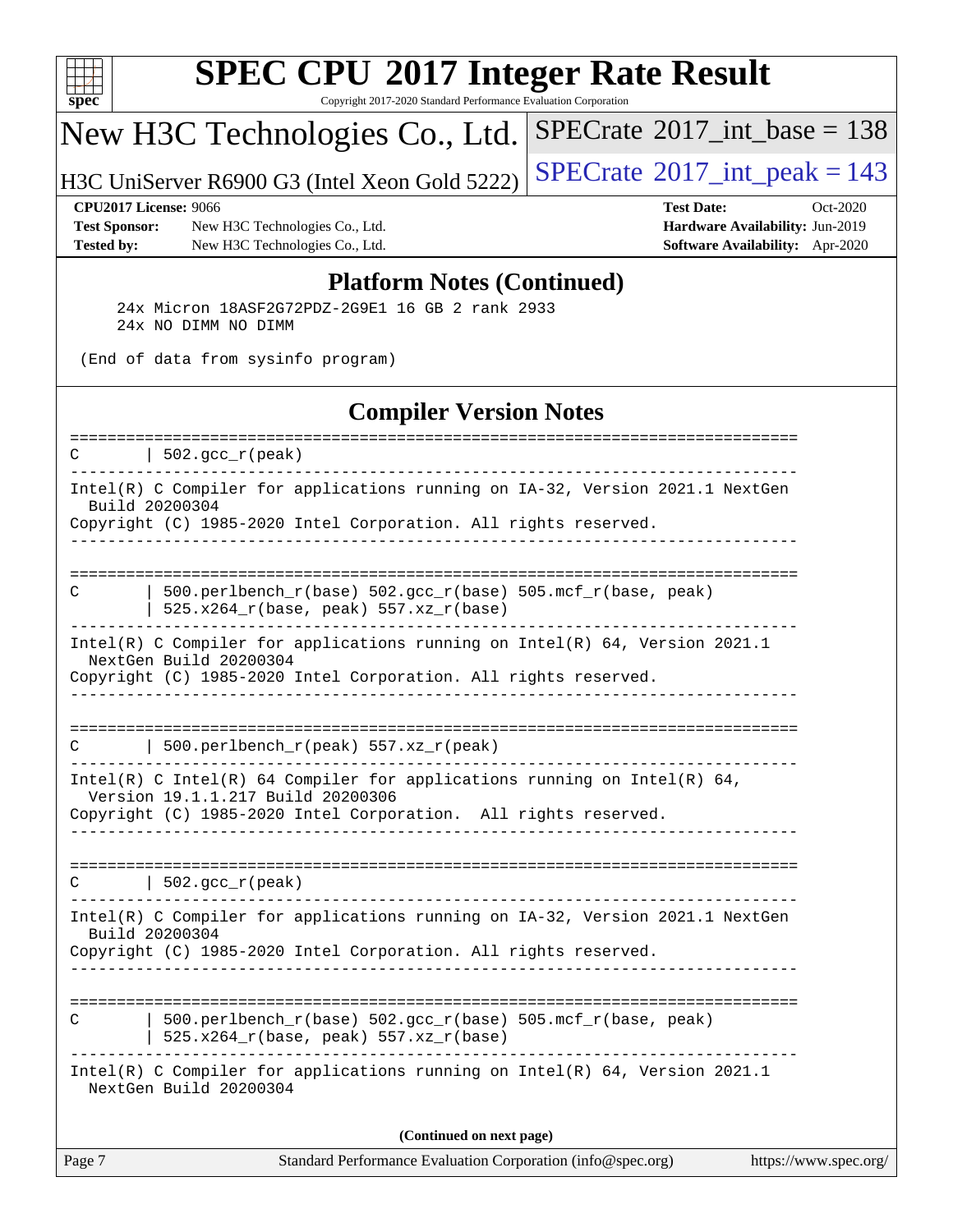| u<br>r |  |  |  |  |  |
|--------|--|--|--|--|--|

Copyright 2017-2020 Standard Performance Evaluation Corporation

# New H3C Technologies Co., Ltd.

H3C UniServer R6900 G3 (Intel Xeon Gold 5222)  $\left|$  [SPECrate](http://www.spec.org/auto/cpu2017/Docs/result-fields.html#SPECrate2017intpeak)<sup>®</sup>[2017\\_int\\_peak = 1](http://www.spec.org/auto/cpu2017/Docs/result-fields.html#SPECrate2017intpeak)43

 $SPECrate$ <sup>®</sup>[2017\\_int\\_base =](http://www.spec.org/auto/cpu2017/Docs/result-fields.html#SPECrate2017intbase) 138

**[Test Sponsor:](http://www.spec.org/auto/cpu2017/Docs/result-fields.html#TestSponsor)** New H3C Technologies Co., Ltd. **[Hardware Availability:](http://www.spec.org/auto/cpu2017/Docs/result-fields.html#HardwareAvailability)** Jun-2019 **[Tested by:](http://www.spec.org/auto/cpu2017/Docs/result-fields.html#Testedby)** New H3C Technologies Co., Ltd. **[Software Availability:](http://www.spec.org/auto/cpu2017/Docs/result-fields.html#SoftwareAvailability)** Apr-2020

**[CPU2017 License:](http://www.spec.org/auto/cpu2017/Docs/result-fields.html#CPU2017License)** 9066 **[Test Date:](http://www.spec.org/auto/cpu2017/Docs/result-fields.html#TestDate)** Oct-2020

### **[Compiler Version Notes \(Continued\)](http://www.spec.org/auto/cpu2017/Docs/result-fields.html#CompilerVersionNotes)**

| Page 8                                                          | Standard Performance Evaluation Corporation (info@spec.org)                                                                                                                      | https://www.spec.org/ |
|-----------------------------------------------------------------|----------------------------------------------------------------------------------------------------------------------------------------------------------------------------------|-----------------------|
|                                                                 | (Continued on next page)                                                                                                                                                         |                       |
|                                                                 | Fortran   548. exchange $2\lfloor r(\text{base}, \text{peak}) \rfloor$                                                                                                           |                       |
|                                                                 | Intel(R) C++ Compiler for applications running on Intel(R) 64, Version 2021.1<br>NextGen Build 20200304<br>Copyright (C) 1985-2020 Intel Corporation. All rights reserved.       |                       |
| $C++$                                                           | ====================================<br>520.omnetpp_r(base, peak) 523.xalancbmk_r(base, peak)<br>531.deepsjeng_r(base, peak) 541.leela_r(base, peak)<br>----------------         |                       |
|                                                                 | Intel(R) C Intel(R) 64 Compiler for applications running on Intel(R) 64,<br>Version 19.1.1.217 Build 20200306<br>Copyright (C) 1985-2020 Intel Corporation. All rights reserved. |                       |
|                                                                 | 500.perlbench_r(peak) 557.xz_r(peak)                                                                                                                                             |                       |
|                                                                 | Intel(R) C Compiler for applications running on Intel(R) $64$ , Version 2021.1<br>NextGen Build 20200304<br>Copyright (C) 1985-2020 Intel Corporation. All rights reserved.      |                       |
| C                                                               | 500.perlbench_r(base) 502.gcc_r(base) 505.mcf_r(base, peak)<br>525.x264_r(base, peak) 557.xz_r(base)                                                                             |                       |
|                                                                 | Intel(R) C Compiler for applications running on IA-32, Version 2021.1 NextGen<br>Build 20200304<br>Copyright (C) 1985-2020 Intel Corporation. All rights reserved.               |                       |
| C                                                               | 502.gcc_r(peak)                                                                                                                                                                  |                       |
|                                                                 |                                                                                                                                                                                  |                       |
|                                                                 | Intel(R) C Intel(R) 64 Compiler for applications running on Intel(R) 64,<br>Version 19.1.1.217 Build 20200306<br>Copyright (C) 1985-2020 Intel Corporation. All rights reserved. |                       |
|                                                                 | 500.perlbench_r(peak) 557.xz_r(peak)                                                                                                                                             |                       |
| Copyright (C) 1985-2020 Intel Corporation. All rights reserved. |                                                                                                                                                                                  |                       |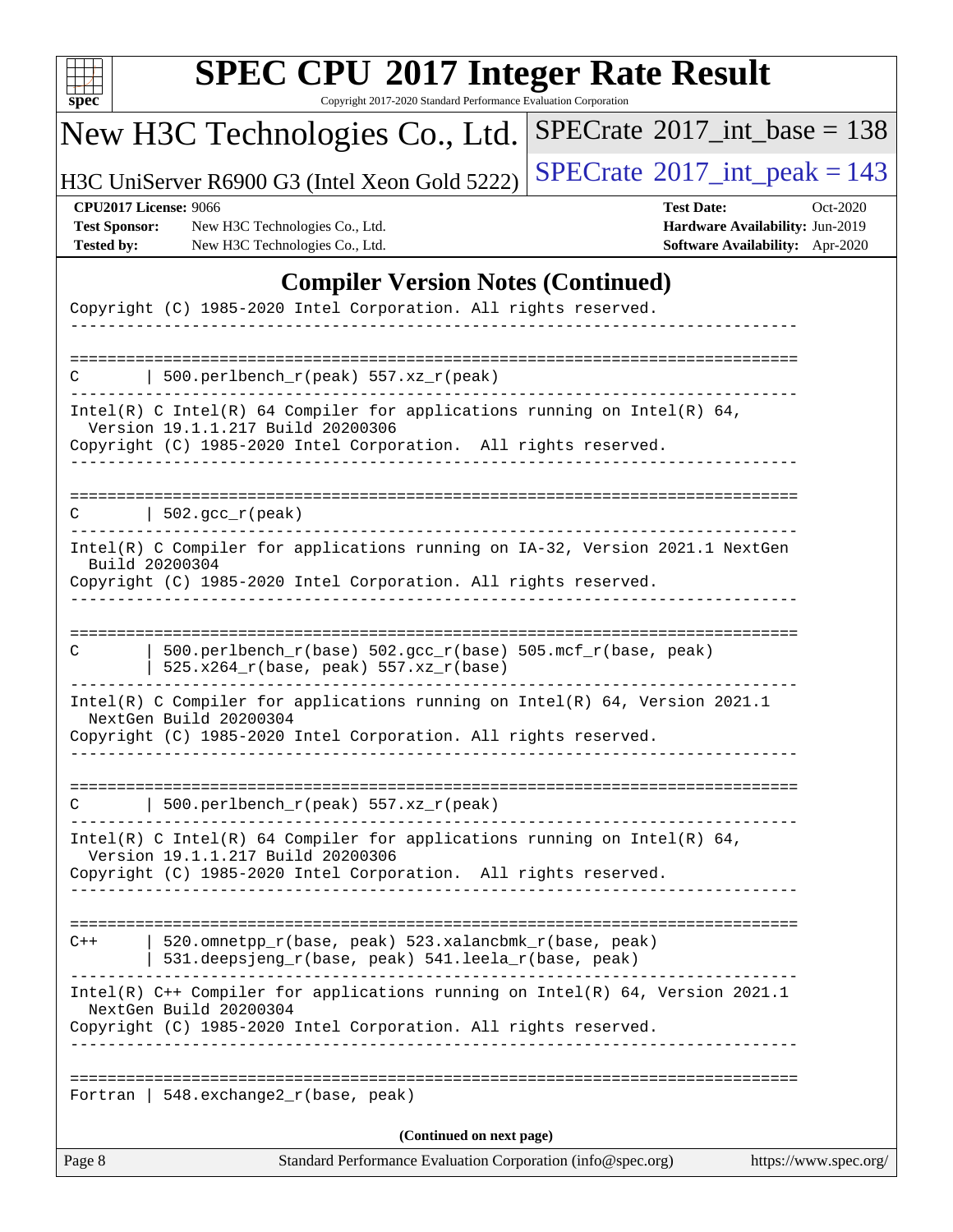

Copyright 2017-2020 Standard Performance Evaluation Corporation

## New H3C Technologies Co., Ltd.

H3C UniServer R6900 G3 (Intel Xeon Gold 5222)  $\left|$  [SPECrate](http://www.spec.org/auto/cpu2017/Docs/result-fields.html#SPECrate2017intpeak)®[2017\\_int\\_peak = 1](http://www.spec.org/auto/cpu2017/Docs/result-fields.html#SPECrate2017intpeak)43

 $SPECTate$ <sup>®</sup>[2017\\_int\\_base =](http://www.spec.org/auto/cpu2017/Docs/result-fields.html#SPECrate2017intbase) 138

**[Test Sponsor:](http://www.spec.org/auto/cpu2017/Docs/result-fields.html#TestSponsor)** New H3C Technologies Co., Ltd. **[Hardware Availability:](http://www.spec.org/auto/cpu2017/Docs/result-fields.html#HardwareAvailability)** Jun-2019 **[Tested by:](http://www.spec.org/auto/cpu2017/Docs/result-fields.html#Testedby)** New H3C Technologies Co., Ltd. **[Software Availability:](http://www.spec.org/auto/cpu2017/Docs/result-fields.html#SoftwareAvailability)** Apr-2020

**[CPU2017 License:](http://www.spec.org/auto/cpu2017/Docs/result-fields.html#CPU2017License)** 9066 **[Test Date:](http://www.spec.org/auto/cpu2017/Docs/result-fields.html#TestDate)** Oct-2020

### **[Compiler Version Notes \(Continued\)](http://www.spec.org/auto/cpu2017/Docs/result-fields.html#CompilerVersionNotes)**

------------------------------------------------------------------------------ Intel(R) Fortran Intel(R) 64 Compiler for applications running on Intel(R) 64, Version 19.1.1.217 Build 20200306 Copyright (C) 1985-2020 Intel Corporation. All rights reserved. ------------------------------------------------------------------------------

## **[Base Compiler Invocation](http://www.spec.org/auto/cpu2017/Docs/result-fields.html#BaseCompilerInvocation)**

[C benchmarks](http://www.spec.org/auto/cpu2017/Docs/result-fields.html#Cbenchmarks):  $i$ cc

[C++ benchmarks:](http://www.spec.org/auto/cpu2017/Docs/result-fields.html#CXXbenchmarks) [icpc](http://www.spec.org/cpu2017/results/res2020q4/cpu2017-20201028-24331.flags.html#user_CXXbase_intel_icpc_c510b6838c7f56d33e37e94d029a35b4a7bccf4766a728ee175e80a419847e808290a9b78be685c44ab727ea267ec2f070ec5dc83b407c0218cded6866a35d07)

[Fortran benchmarks](http://www.spec.org/auto/cpu2017/Docs/result-fields.html#Fortranbenchmarks): [ifort](http://www.spec.org/cpu2017/results/res2020q4/cpu2017-20201028-24331.flags.html#user_FCbase_intel_ifort_8111460550e3ca792625aed983ce982f94888b8b503583aa7ba2b8303487b4d8a21a13e7191a45c5fd58ff318f48f9492884d4413fa793fd88dd292cad7027ca)

## **[Base Portability Flags](http://www.spec.org/auto/cpu2017/Docs/result-fields.html#BasePortabilityFlags)**

 500.perlbench\_r: [-DSPEC\\_LP64](http://www.spec.org/cpu2017/results/res2020q4/cpu2017-20201028-24331.flags.html#b500.perlbench_r_basePORTABILITY_DSPEC_LP64) [-DSPEC\\_LINUX\\_X64](http://www.spec.org/cpu2017/results/res2020q4/cpu2017-20201028-24331.flags.html#b500.perlbench_r_baseCPORTABILITY_DSPEC_LINUX_X64) 502.gcc\_r: [-DSPEC\\_LP64](http://www.spec.org/cpu2017/results/res2020q4/cpu2017-20201028-24331.flags.html#suite_basePORTABILITY502_gcc_r_DSPEC_LP64) 505.mcf\_r: [-DSPEC\\_LP64](http://www.spec.org/cpu2017/results/res2020q4/cpu2017-20201028-24331.flags.html#suite_basePORTABILITY505_mcf_r_DSPEC_LP64) 520.omnetpp\_r: [-DSPEC\\_LP64](http://www.spec.org/cpu2017/results/res2020q4/cpu2017-20201028-24331.flags.html#suite_basePORTABILITY520_omnetpp_r_DSPEC_LP64) 523.xalancbmk\_r: [-DSPEC\\_LP64](http://www.spec.org/cpu2017/results/res2020q4/cpu2017-20201028-24331.flags.html#suite_basePORTABILITY523_xalancbmk_r_DSPEC_LP64) [-DSPEC\\_LINUX](http://www.spec.org/cpu2017/results/res2020q4/cpu2017-20201028-24331.flags.html#b523.xalancbmk_r_baseCXXPORTABILITY_DSPEC_LINUX) 525.x264\_r: [-DSPEC\\_LP64](http://www.spec.org/cpu2017/results/res2020q4/cpu2017-20201028-24331.flags.html#suite_basePORTABILITY525_x264_r_DSPEC_LP64) 531.deepsjeng\_r: [-DSPEC\\_LP64](http://www.spec.org/cpu2017/results/res2020q4/cpu2017-20201028-24331.flags.html#suite_basePORTABILITY531_deepsjeng_r_DSPEC_LP64) 541.leela\_r: [-DSPEC\\_LP64](http://www.spec.org/cpu2017/results/res2020q4/cpu2017-20201028-24331.flags.html#suite_basePORTABILITY541_leela_r_DSPEC_LP64) 548.exchange2\_r: [-DSPEC\\_LP64](http://www.spec.org/cpu2017/results/res2020q4/cpu2017-20201028-24331.flags.html#suite_basePORTABILITY548_exchange2_r_DSPEC_LP64) 557.xz\_r: [-DSPEC\\_LP64](http://www.spec.org/cpu2017/results/res2020q4/cpu2017-20201028-24331.flags.html#suite_basePORTABILITY557_xz_r_DSPEC_LP64)

## **[Base Optimization Flags](http://www.spec.org/auto/cpu2017/Docs/result-fields.html#BaseOptimizationFlags)**

| C benchmarks:                                                                                  |
|------------------------------------------------------------------------------------------------|
| -m64 -qnextgen -std=c11                                                                        |
| -Wl,-plugin-opt=-x86-branches-within-32B-boundaries -Wl,-z, muldefs                            |
| -xCORE-AVX512 -03 -ffast-math -flto -mfpmath=sse -funroll-loops                                |
| -fuse-ld=gold -qopt-mem-layout-trans=4                                                         |
| -L/usr/local/IntelCompiler19/compilers and libraries 2020.1.217/linux/compiler/lib/intel64 lin |
| -lqkmalloc                                                                                     |
|                                                                                                |
|                                                                                                |
|                                                                                                |

**(Continued on next page)**

Page 9 Standard Performance Evaluation Corporation [\(info@spec.org\)](mailto:info@spec.org) <https://www.spec.org/>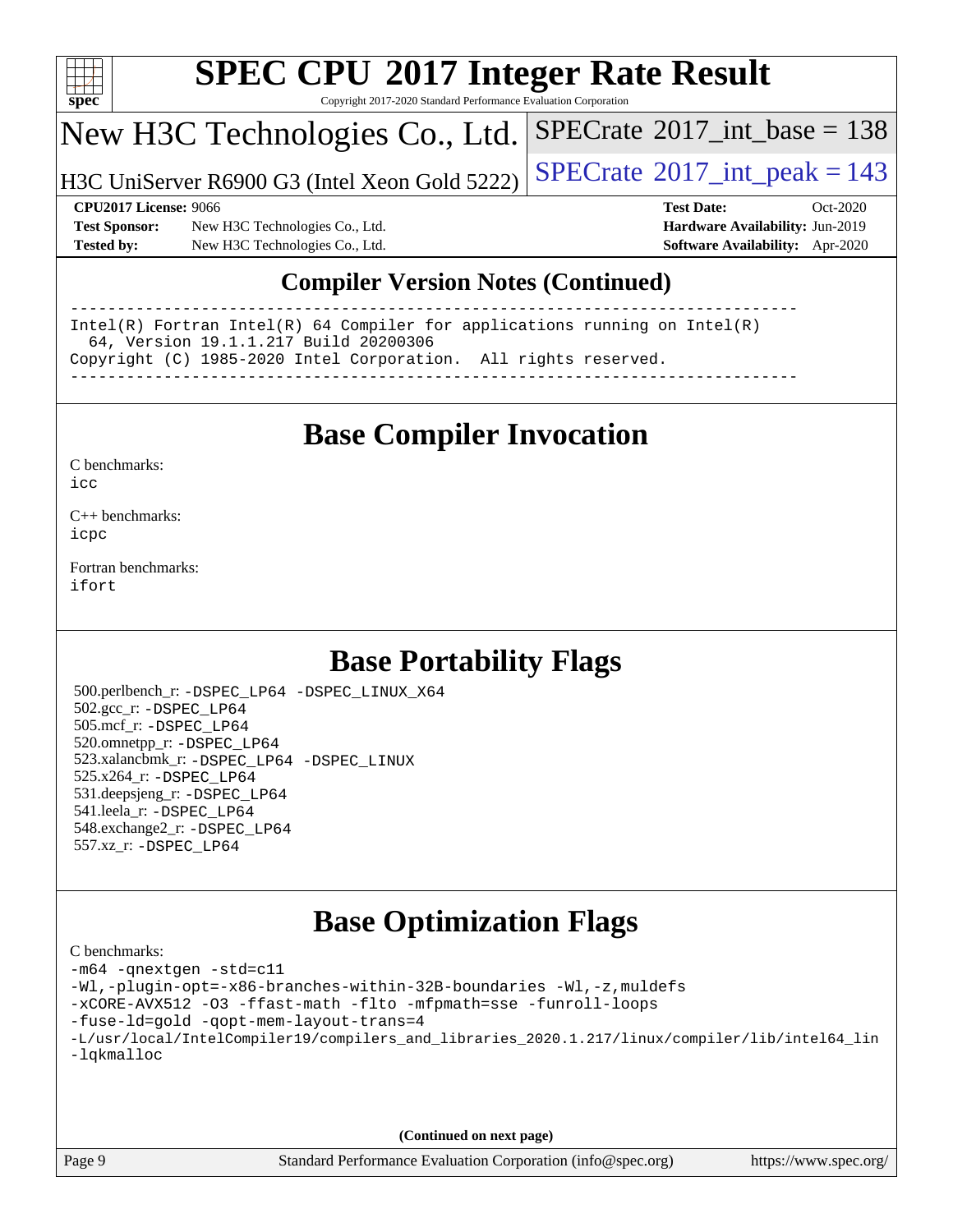

Copyright 2017-2020 Standard Performance Evaluation Corporation

## New H3C Technologies Co., Ltd.

H3C UniServer R6900 G3 (Intel Xeon Gold 5222)  $\vert$  [SPECrate](http://www.spec.org/auto/cpu2017/Docs/result-fields.html#SPECrate2017intpeak)®[2017\\_int\\_peak = 1](http://www.spec.org/auto/cpu2017/Docs/result-fields.html#SPECrate2017intpeak)43

 $SPECTate$ <sup>®</sup>[2017\\_int\\_base =](http://www.spec.org/auto/cpu2017/Docs/result-fields.html#SPECrate2017intbase) 138

**[Test Sponsor:](http://www.spec.org/auto/cpu2017/Docs/result-fields.html#TestSponsor)** New H3C Technologies Co., Ltd. **[Hardware Availability:](http://www.spec.org/auto/cpu2017/Docs/result-fields.html#HardwareAvailability)** Jun-2019 **[Tested by:](http://www.spec.org/auto/cpu2017/Docs/result-fields.html#Testedby)** New H3C Technologies Co., Ltd. **[Software Availability:](http://www.spec.org/auto/cpu2017/Docs/result-fields.html#SoftwareAvailability)** Apr-2020

**[CPU2017 License:](http://www.spec.org/auto/cpu2017/Docs/result-fields.html#CPU2017License)** 9066 **[Test Date:](http://www.spec.org/auto/cpu2017/Docs/result-fields.html#TestDate)** Oct-2020

# **[Base Optimization Flags \(Continued\)](http://www.spec.org/auto/cpu2017/Docs/result-fields.html#BaseOptimizationFlags)**

#### [C++ benchmarks:](http://www.spec.org/auto/cpu2017/Docs/result-fields.html#CXXbenchmarks)

[-m64](http://www.spec.org/cpu2017/results/res2020q4/cpu2017-20201028-24331.flags.html#user_CXXbase_m64-icc) [-qnextgen](http://www.spec.org/cpu2017/results/res2020q4/cpu2017-20201028-24331.flags.html#user_CXXbase_f-qnextgen) [-Wl,-plugin-opt=-x86-branches-within-32B-boundaries](http://www.spec.org/cpu2017/results/res2020q4/cpu2017-20201028-24331.flags.html#user_CXXbase_f-x86-branches-within-32B-boundaries_0098b4e4317ae60947b7b728078a624952a08ac37a3c797dfb4ffeb399e0c61a9dd0f2f44ce917e9361fb9076ccb15e7824594512dd315205382d84209e912f3) [-Wl,-z,muldefs](http://www.spec.org/cpu2017/results/res2020q4/cpu2017-20201028-24331.flags.html#user_CXXbase_link_force_multiple1_b4cbdb97b34bdee9ceefcfe54f4c8ea74255f0b02a4b23e853cdb0e18eb4525ac79b5a88067c842dd0ee6996c24547a27a4b99331201badda8798ef8a743f577) [-xCORE-AVX512](http://www.spec.org/cpu2017/results/res2020q4/cpu2017-20201028-24331.flags.html#user_CXXbase_f-xCORE-AVX512) [-O3](http://www.spec.org/cpu2017/results/res2020q4/cpu2017-20201028-24331.flags.html#user_CXXbase_f-O3) [-ffast-math](http://www.spec.org/cpu2017/results/res2020q4/cpu2017-20201028-24331.flags.html#user_CXXbase_f-ffast-math) [-flto](http://www.spec.org/cpu2017/results/res2020q4/cpu2017-20201028-24331.flags.html#user_CXXbase_f-flto) [-mfpmath=sse](http://www.spec.org/cpu2017/results/res2020q4/cpu2017-20201028-24331.flags.html#user_CXXbase_f-mfpmath_70eb8fac26bde974f8ab713bc9086c5621c0b8d2f6c86f38af0bd7062540daf19db5f3a066d8c6684be05d84c9b6322eb3b5be6619d967835195b93d6c02afa1) [-funroll-loops](http://www.spec.org/cpu2017/results/res2020q4/cpu2017-20201028-24331.flags.html#user_CXXbase_f-funroll-loops) [-fuse-ld=gold](http://www.spec.org/cpu2017/results/res2020q4/cpu2017-20201028-24331.flags.html#user_CXXbase_f-fuse-ld_920b3586e2b8c6e0748b9c84fa9b744736ba725a32cab14ad8f3d4ad28eecb2f59d1144823d2e17006539a88734fe1fc08fc3035f7676166309105a78aaabc32) [-qopt-mem-layout-trans=4](http://www.spec.org/cpu2017/results/res2020q4/cpu2017-20201028-24331.flags.html#user_CXXbase_f-qopt-mem-layout-trans_fa39e755916c150a61361b7846f310bcdf6f04e385ef281cadf3647acec3f0ae266d1a1d22d972a7087a248fd4e6ca390a3634700869573d231a252c784941a8) [-L/usr/local/IntelCompiler19/compilers\\_and\\_libraries\\_2020.1.217/linux/compiler/lib/intel64\\_lin](http://www.spec.org/cpu2017/results/res2020q4/cpu2017-20201028-24331.flags.html#user_CXXbase_linkpath_2cb6f503891ebf8baee7515f4e7d4ec1217444d1d05903cc0091ac4158de400651d2b2313a9fa414cb8a8f0e16ab029634f5c6db340f400369c190d4db8a54a0) [-lqkmalloc](http://www.spec.org/cpu2017/results/res2020q4/cpu2017-20201028-24331.flags.html#user_CXXbase_qkmalloc_link_lib_79a818439969f771c6bc311cfd333c00fc099dad35c030f5aab9dda831713d2015205805422f83de8875488a2991c0a156aaa600e1f9138f8fc37004abc96dc5)

#### [Fortran benchmarks:](http://www.spec.org/auto/cpu2017/Docs/result-fields.html#Fortranbenchmarks)

[-m64](http://www.spec.org/cpu2017/results/res2020q4/cpu2017-20201028-24331.flags.html#user_FCbase_m64-icc) [-Wl,-plugin-opt=-x86-branches-within-32B-boundaries](http://www.spec.org/cpu2017/results/res2020q4/cpu2017-20201028-24331.flags.html#user_FCbase_f-x86-branches-within-32B-boundaries_0098b4e4317ae60947b7b728078a624952a08ac37a3c797dfb4ffeb399e0c61a9dd0f2f44ce917e9361fb9076ccb15e7824594512dd315205382d84209e912f3) [-Wl,-z,muldefs](http://www.spec.org/cpu2017/results/res2020q4/cpu2017-20201028-24331.flags.html#user_FCbase_link_force_multiple1_b4cbdb97b34bdee9ceefcfe54f4c8ea74255f0b02a4b23e853cdb0e18eb4525ac79b5a88067c842dd0ee6996c24547a27a4b99331201badda8798ef8a743f577) [-xCORE-AVX512](http://www.spec.org/cpu2017/results/res2020q4/cpu2017-20201028-24331.flags.html#user_FCbase_f-xCORE-AVX512) [-O3](http://www.spec.org/cpu2017/results/res2020q4/cpu2017-20201028-24331.flags.html#user_FCbase_f-O3) [-ipo](http://www.spec.org/cpu2017/results/res2020q4/cpu2017-20201028-24331.flags.html#user_FCbase_f-ipo) [-no-prec-div](http://www.spec.org/cpu2017/results/res2020q4/cpu2017-20201028-24331.flags.html#user_FCbase_f-no-prec-div) [-qopt-mem-layout-trans=4](http://www.spec.org/cpu2017/results/res2020q4/cpu2017-20201028-24331.flags.html#user_FCbase_f-qopt-mem-layout-trans_fa39e755916c150a61361b7846f310bcdf6f04e385ef281cadf3647acec3f0ae266d1a1d22d972a7087a248fd4e6ca390a3634700869573d231a252c784941a8) [-nostandard-realloc-lhs](http://www.spec.org/cpu2017/results/res2020q4/cpu2017-20201028-24331.flags.html#user_FCbase_f_2003_std_realloc_82b4557e90729c0f113870c07e44d33d6f5a304b4f63d4c15d2d0f1fab99f5daaed73bdb9275d9ae411527f28b936061aa8b9c8f2d63842963b95c9dd6426b8a) [-align array32byte](http://www.spec.org/cpu2017/results/res2020q4/cpu2017-20201028-24331.flags.html#user_FCbase_align_array32byte_b982fe038af199962ba9a80c053b8342c548c85b40b8e86eb3cc33dee0d7986a4af373ac2d51c3f7cf710a18d62fdce2948f201cd044323541f22fc0fffc51b6) [-auto](http://www.spec.org/cpu2017/results/res2020q4/cpu2017-20201028-24331.flags.html#user_FCbase_f-auto) [-mbranches-within-32B-boundaries](http://www.spec.org/cpu2017/results/res2020q4/cpu2017-20201028-24331.flags.html#user_FCbase_f-mbranches-within-32B-boundaries) [-L/usr/local/IntelCompiler19/compilers\\_and\\_libraries\\_2020.1.217/linux/compiler/lib/intel64\\_lin](http://www.spec.org/cpu2017/results/res2020q4/cpu2017-20201028-24331.flags.html#user_FCbase_linkpath_2cb6f503891ebf8baee7515f4e7d4ec1217444d1d05903cc0091ac4158de400651d2b2313a9fa414cb8a8f0e16ab029634f5c6db340f400369c190d4db8a54a0) [-lqkmalloc](http://www.spec.org/cpu2017/results/res2020q4/cpu2017-20201028-24331.flags.html#user_FCbase_qkmalloc_link_lib_79a818439969f771c6bc311cfd333c00fc099dad35c030f5aab9dda831713d2015205805422f83de8875488a2991c0a156aaa600e1f9138f8fc37004abc96dc5)

## **[Peak Compiler Invocation](http://www.spec.org/auto/cpu2017/Docs/result-fields.html#PeakCompilerInvocation)**

[C benchmarks](http://www.spec.org/auto/cpu2017/Docs/result-fields.html#Cbenchmarks): [icc](http://www.spec.org/cpu2017/results/res2020q4/cpu2017-20201028-24331.flags.html#user_CCpeak_intel_icc_66fc1ee009f7361af1fbd72ca7dcefbb700085f36577c54f309893dd4ec40d12360134090235512931783d35fd58c0460139e722d5067c5574d8eaf2b3e37e92)

[C++ benchmarks:](http://www.spec.org/auto/cpu2017/Docs/result-fields.html#CXXbenchmarks) [icpc](http://www.spec.org/cpu2017/results/res2020q4/cpu2017-20201028-24331.flags.html#user_CXXpeak_intel_icpc_c510b6838c7f56d33e37e94d029a35b4a7bccf4766a728ee175e80a419847e808290a9b78be685c44ab727ea267ec2f070ec5dc83b407c0218cded6866a35d07)

[Fortran benchmarks](http://www.spec.org/auto/cpu2017/Docs/result-fields.html#Fortranbenchmarks): [ifort](http://www.spec.org/cpu2017/results/res2020q4/cpu2017-20201028-24331.flags.html#user_FCpeak_intel_ifort_8111460550e3ca792625aed983ce982f94888b8b503583aa7ba2b8303487b4d8a21a13e7191a45c5fd58ff318f48f9492884d4413fa793fd88dd292cad7027ca)

## **[Peak Portability Flags](http://www.spec.org/auto/cpu2017/Docs/result-fields.html#PeakPortabilityFlags)**

 500.perlbench\_r: [-DSPEC\\_LP64](http://www.spec.org/cpu2017/results/res2020q4/cpu2017-20201028-24331.flags.html#b500.perlbench_r_peakPORTABILITY_DSPEC_LP64) [-DSPEC\\_LINUX\\_X64](http://www.spec.org/cpu2017/results/res2020q4/cpu2017-20201028-24331.flags.html#b500.perlbench_r_peakCPORTABILITY_DSPEC_LINUX_X64) 502.gcc\_r: [-D\\_FILE\\_OFFSET\\_BITS=64](http://www.spec.org/cpu2017/results/res2020q4/cpu2017-20201028-24331.flags.html#user_peakPORTABILITY502_gcc_r_file_offset_bits_64_5ae949a99b284ddf4e95728d47cb0843d81b2eb0e18bdfe74bbf0f61d0b064f4bda2f10ea5eb90e1dcab0e84dbc592acfc5018bc955c18609f94ddb8d550002c) 505.mcf\_r: [-DSPEC\\_LP64](http://www.spec.org/cpu2017/results/res2020q4/cpu2017-20201028-24331.flags.html#suite_peakPORTABILITY505_mcf_r_DSPEC_LP64) 520.omnetpp\_r: [-DSPEC\\_LP64](http://www.spec.org/cpu2017/results/res2020q4/cpu2017-20201028-24331.flags.html#suite_peakPORTABILITY520_omnetpp_r_DSPEC_LP64) 523.xalancbmk\_r: [-DSPEC\\_LP64](http://www.spec.org/cpu2017/results/res2020q4/cpu2017-20201028-24331.flags.html#suite_peakPORTABILITY523_xalancbmk_r_DSPEC_LP64) [-DSPEC\\_LINUX](http://www.spec.org/cpu2017/results/res2020q4/cpu2017-20201028-24331.flags.html#b523.xalancbmk_r_peakCXXPORTABILITY_DSPEC_LINUX) 525.x264\_r: [-DSPEC\\_LP64](http://www.spec.org/cpu2017/results/res2020q4/cpu2017-20201028-24331.flags.html#suite_peakPORTABILITY525_x264_r_DSPEC_LP64) 531.deepsjeng\_r: [-DSPEC\\_LP64](http://www.spec.org/cpu2017/results/res2020q4/cpu2017-20201028-24331.flags.html#suite_peakPORTABILITY531_deepsjeng_r_DSPEC_LP64) 541.leela\_r: [-DSPEC\\_LP64](http://www.spec.org/cpu2017/results/res2020q4/cpu2017-20201028-24331.flags.html#suite_peakPORTABILITY541_leela_r_DSPEC_LP64) 548.exchange2\_r: [-DSPEC\\_LP64](http://www.spec.org/cpu2017/results/res2020q4/cpu2017-20201028-24331.flags.html#suite_peakPORTABILITY548_exchange2_r_DSPEC_LP64) 557.xz\_r: [-DSPEC\\_LP64](http://www.spec.org/cpu2017/results/res2020q4/cpu2017-20201028-24331.flags.html#suite_peakPORTABILITY557_xz_r_DSPEC_LP64)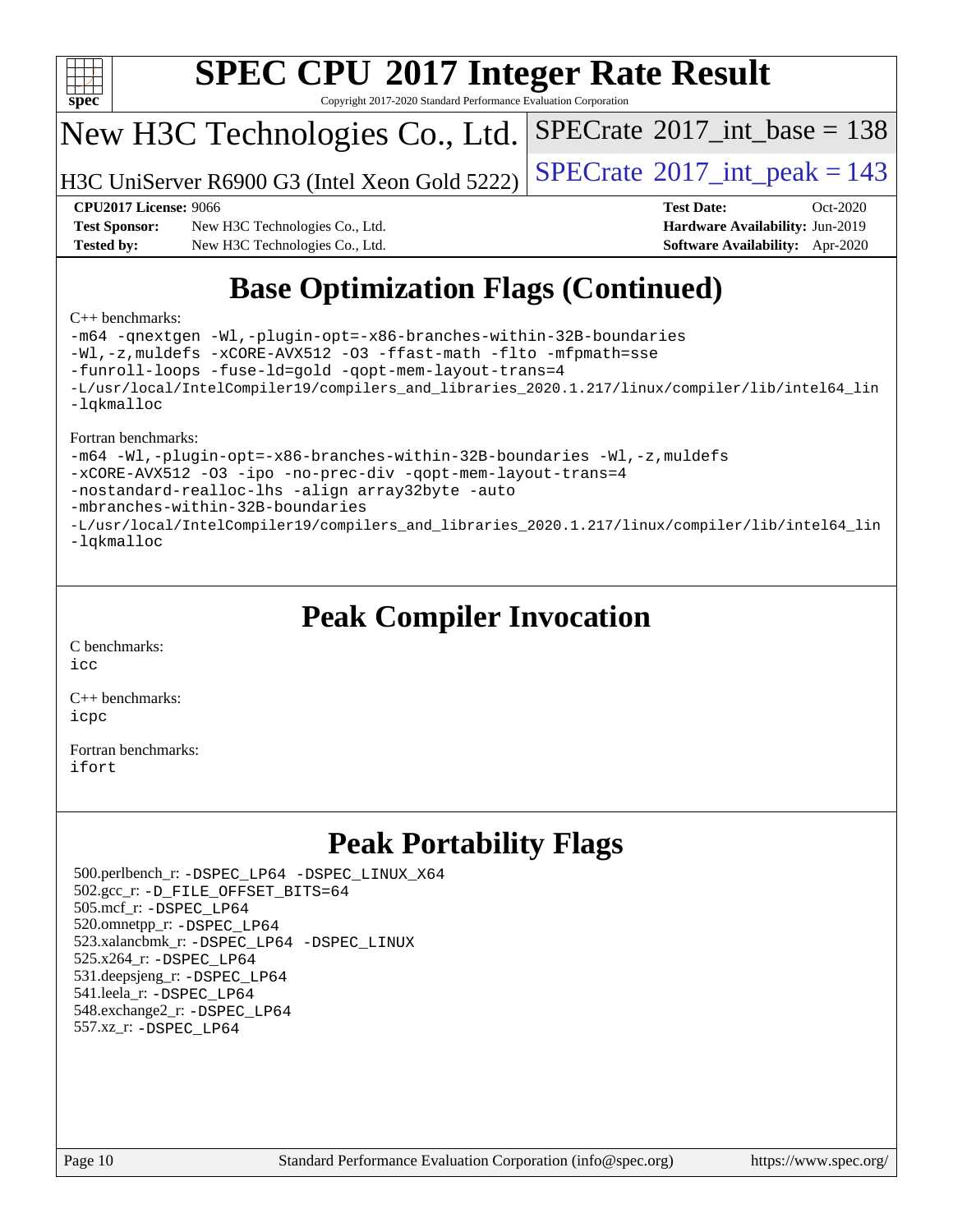| <b>SPEC CPU®2017 Integer Rate Result</b><br>spec <sup>®</sup><br>Copyright 2017-2020 Standard Performance Evaluation Corporation                                                                                                                                                                                                                                                                                                              |                                                                                                            |  |  |  |  |  |
|-----------------------------------------------------------------------------------------------------------------------------------------------------------------------------------------------------------------------------------------------------------------------------------------------------------------------------------------------------------------------------------------------------------------------------------------------|------------------------------------------------------------------------------------------------------------|--|--|--|--|--|
| New H3C Technologies Co., Ltd.                                                                                                                                                                                                                                                                                                                                                                                                                | $SPECrate^{\circledast}2017\_int\_base = 138$                                                              |  |  |  |  |  |
| H3C UniServer R6900 G3 (Intel Xeon Gold 5222)                                                                                                                                                                                                                                                                                                                                                                                                 | $SPECrate^{\circ}2017\_int\_peak = 143$                                                                    |  |  |  |  |  |
| <b>CPU2017 License: 9066</b><br><b>Test Sponsor:</b><br>New H3C Technologies Co., Ltd.<br><b>Tested by:</b><br>New H3C Technologies Co., Ltd.                                                                                                                                                                                                                                                                                                 | <b>Test Date:</b><br>Oct-2020<br>Hardware Availability: Jun-2019<br><b>Software Availability:</b> Apr-2020 |  |  |  |  |  |
| <b>Peak Optimization Flags</b>                                                                                                                                                                                                                                                                                                                                                                                                                |                                                                                                            |  |  |  |  |  |
| C benchmarks:                                                                                                                                                                                                                                                                                                                                                                                                                                 |                                                                                                            |  |  |  |  |  |
| 500.perlbench_r: -Wl, -z, muldefs -prof-gen(pass 1) -prof-use(pass 2)<br>-xCORE-AVX512 -ipo -03 -no-prec-div<br>-gopt-mem-layout-trans=4 -fno-strict-overflow<br>-mbranches-within-32B-boundaries<br>-L/usr/local/IntelCompiler19/compilers_and_libraries_2020.1.217/linux/compiler/lib/intel64_lin<br>-lqkmalloc                                                                                                                             |                                                                                                            |  |  |  |  |  |
| $502.gcc_r$ : $-m32$<br>-L/usr/local/IntelCompiler19/compilers_and_libraries_2020.1.217/linux/compiler/lib/ia32_lin<br>-std=gnu89<br>-Wl,-plugin-opt=-x86-branches-within-32B-boundaries<br>-Wl,-z, muldefs -fprofile-generate(pass 1)<br>-fprofile-use=default.profdata(pass 2) -xCORE-AVX512 -flto<br>-Ofast(pass 1) -03 -ffast-math -qnextgen -fuse-ld=gold<br>-qopt-mem-layout-trans=4 -L/usr/local/jemalloc32-5.0.1/lib<br>$-lj$ emalloc |                                                                                                            |  |  |  |  |  |
| $505.\text{mcf}_r$ : basepeak = yes                                                                                                                                                                                                                                                                                                                                                                                                           |                                                                                                            |  |  |  |  |  |
| $525.x264$ _r: $-m64$ -qnextgen -std=c11<br>-Wl,-plugin-opt=-x86-branches-within-32B-boundaries<br>-Wl,-z, muldefs -xCORE-AVX512 -flto -03 -ffast-math<br>-fuse-ld=gold -qopt-mem-layout-trans=4 -fno-alias<br>-L/usr/local/IntelCompiler19/compilers_and_libraries_2020.1.217/linux/compiler/lib/intel64_lin<br>$-lq$ kmalloc                                                                                                                |                                                                                                            |  |  |  |  |  |
| 557.xz_r:-Wl,-z, muldefs -xCORE-AVX512 -ipo -03 -no-prec-div<br>-qopt-mem-layout-trans=4 -mbranches-within-32B-boundaries<br>-L/usr/local/IntelCompiler19/compilers_and_libraries_2020.1.217/linux/compiler/lib/intel64_lin<br>$-lq$ kmalloc                                                                                                                                                                                                  |                                                                                                            |  |  |  |  |  |
| C++ benchmarks:                                                                                                                                                                                                                                                                                                                                                                                                                               |                                                                                                            |  |  |  |  |  |
| $520.$ omnetpp_r: basepeak = yes                                                                                                                                                                                                                                                                                                                                                                                                              |                                                                                                            |  |  |  |  |  |
| $523.xalanchmk_r: basepeak = yes$                                                                                                                                                                                                                                                                                                                                                                                                             |                                                                                                            |  |  |  |  |  |
| $531$ .deepsjeng_r: basepeak = yes                                                                                                                                                                                                                                                                                                                                                                                                            |                                                                                                            |  |  |  |  |  |
| $541$ .leela_r: basepeak = yes                                                                                                                                                                                                                                                                                                                                                                                                                |                                                                                                            |  |  |  |  |  |
| Fortran benchmarks:                                                                                                                                                                                                                                                                                                                                                                                                                           |                                                                                                            |  |  |  |  |  |
|                                                                                                                                                                                                                                                                                                                                                                                                                                               |                                                                                                            |  |  |  |  |  |
| (Continued on next page)                                                                                                                                                                                                                                                                                                                                                                                                                      |                                                                                                            |  |  |  |  |  |
| Page 11<br>Standard Performance Evaluation Corporation (info@spec.org)                                                                                                                                                                                                                                                                                                                                                                        | https://www.spec.org/                                                                                      |  |  |  |  |  |